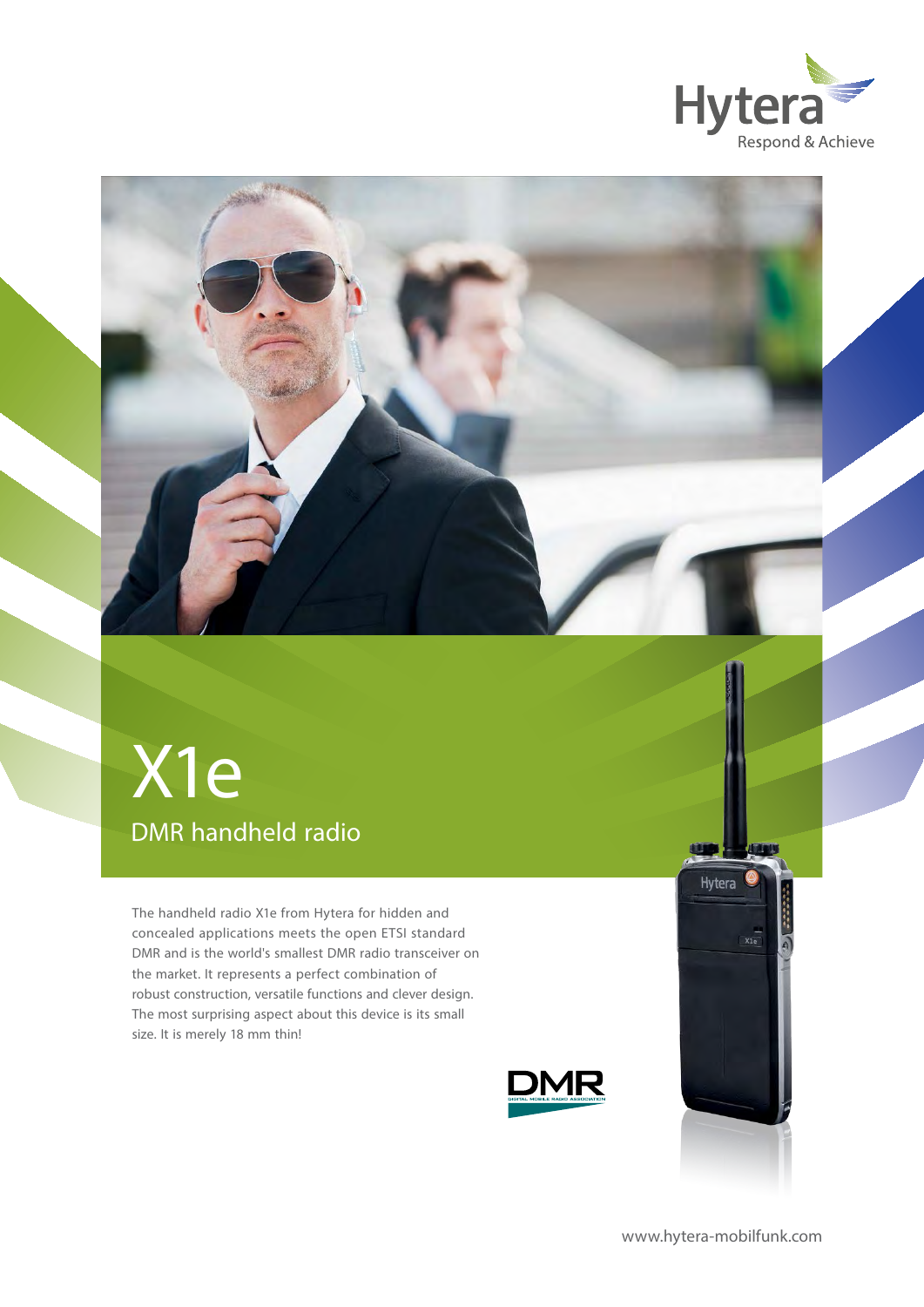# **Radio**

X1e **DMR handheld radio**











## **Highlights**

## **Elegant design**

With its slim design with a depth of only 18 mm, you can store the X1e unnoticed in inside pockets of a jacket. With its 200 g, it is barely heavier than common smartphones.

## **Reliability**

The X1e meets all the requirements of the open ETSI standard DMR as well as MIL810-C/D/E/F/G and degree of protection IP67. The device series thus offers you excellent features even under rough operating conditions.

## **Excellent voice quality**

With the combined application of the narrow band codex and digital technologies for debugging, the X1e ensures an excellent voice quality even in loud environment and in peripheral areas of radio coverage.

## **Supports Hytera BT headsets**

Wireless audio accessories from Hytera can be connected directly to the X1e. As such the radio can be carried conveniently without having to route cables through the clothing.

### **Secure communications**

With the X1e you communicate securely thanks to digital encryption for voice and data using the encryption algorithm ARC4 (40 bit) in accordance with DMRA or with the optional algorithms AES128 and AES256 (128 and 256 bit)

### **Improved use of the radio spectrum**

Thanks to the TDMA process, the X1e allows an assignment of the available bandwidth with double channel capacity. This results in a clear relief of the increasing spectrum scarcity.

## **Upgradeable software**

Upgradeable software makes new features possible. By altering the firmware-software, other digital and analog operating modes can be enabled without the need for purchasing a new radio device.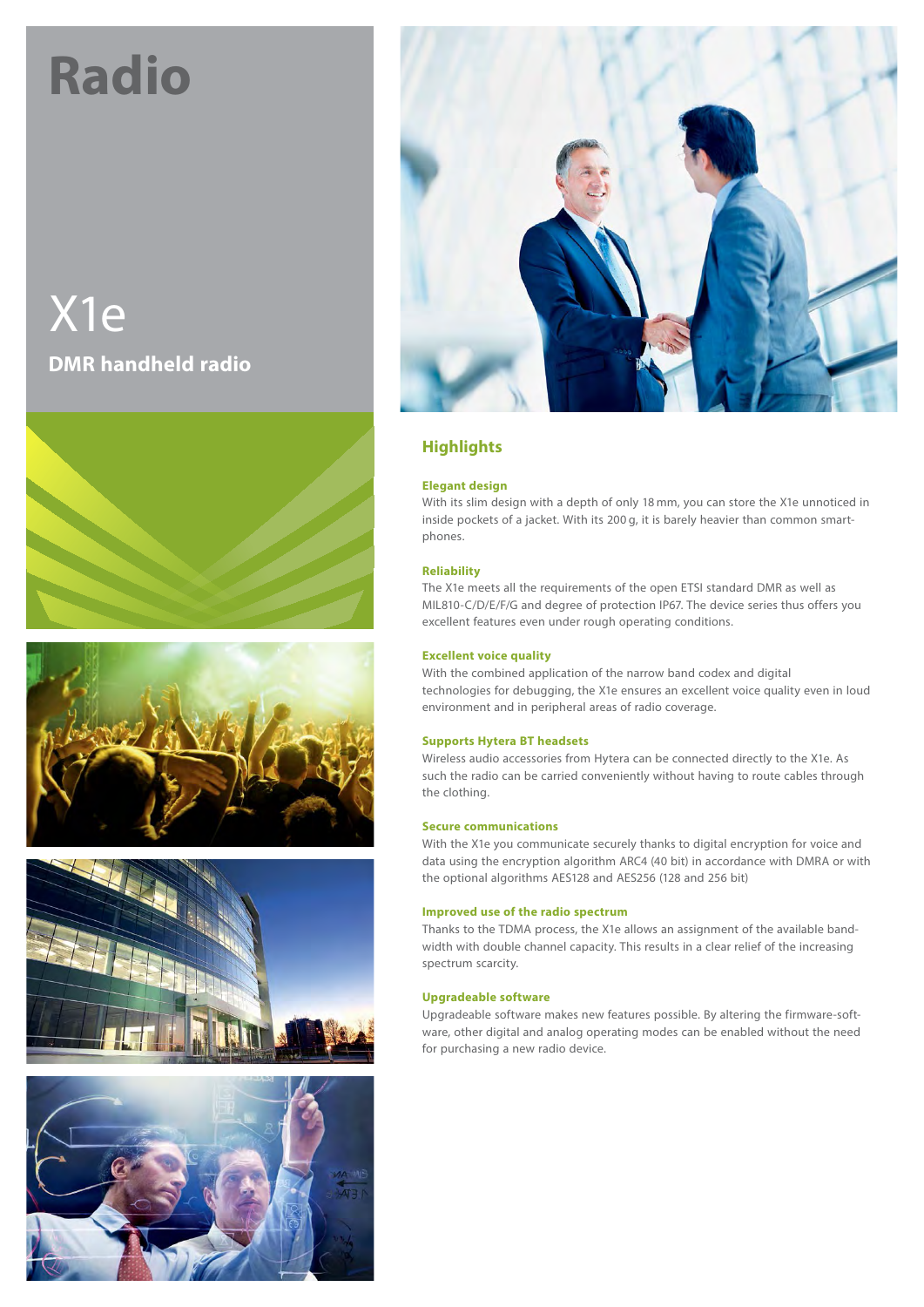## **Functions (excerpt):**

- Optionally analog or digital operation
- Versatile voice calls
	- Individual call
	- Group call
	- Broadcast call
	- **Emergency call**
- GPS functions
	- Query GPS position data
	- Send GPS text messages
- Different analog dialing methods
	- HDC1200, DTMF, 2-tone and 5-tone dialing, selective call
	- Squelch procedure/tone call CTCSS/CDCSS
- Vibration alarm for incoming calls
- Automatic cell re-selection (roaming) in IP multi-site systems
- Analog scrambling
- Secure encryption with encryption algorithm ARC4 (40 bit) in accordance with DMRA or with optional algorithms AES128 and AES256 (128 and 256 bit)
- Upgradeable software

#### **Integrated antenna**

The integrated radio and GPS antenna provides improved comfort and remarkable GPS features.

#### **Unique operating concept**

The two buttons on the radio are separated by the antenna. Operation even with gloves is therefore made easier.

#### **Dustproof and waterproof**

The PD705/PD705G is waterproof and dustproof in accordance with degree of protection IP67 which means it is capable of withstanding a water depth of one meter for at least half an hour.



## **High degree of user-friendliness**

Straightforward usage thanks to the reduced thickness of 18 mm. Usage with a wireless headset, collar or hand microphone (optional accessory) is possible.

### **Robustness and reliability**

The X1p meets the requirements of the American MIL-STD-810 C/D/E/F/G standards and can therefore withstand even extreme mechanical loads.

## **Standard accessories**



## **Optional accessories (excerpt)**



The illustrations below are for reference purposes only. The products might differ from these illustrations.